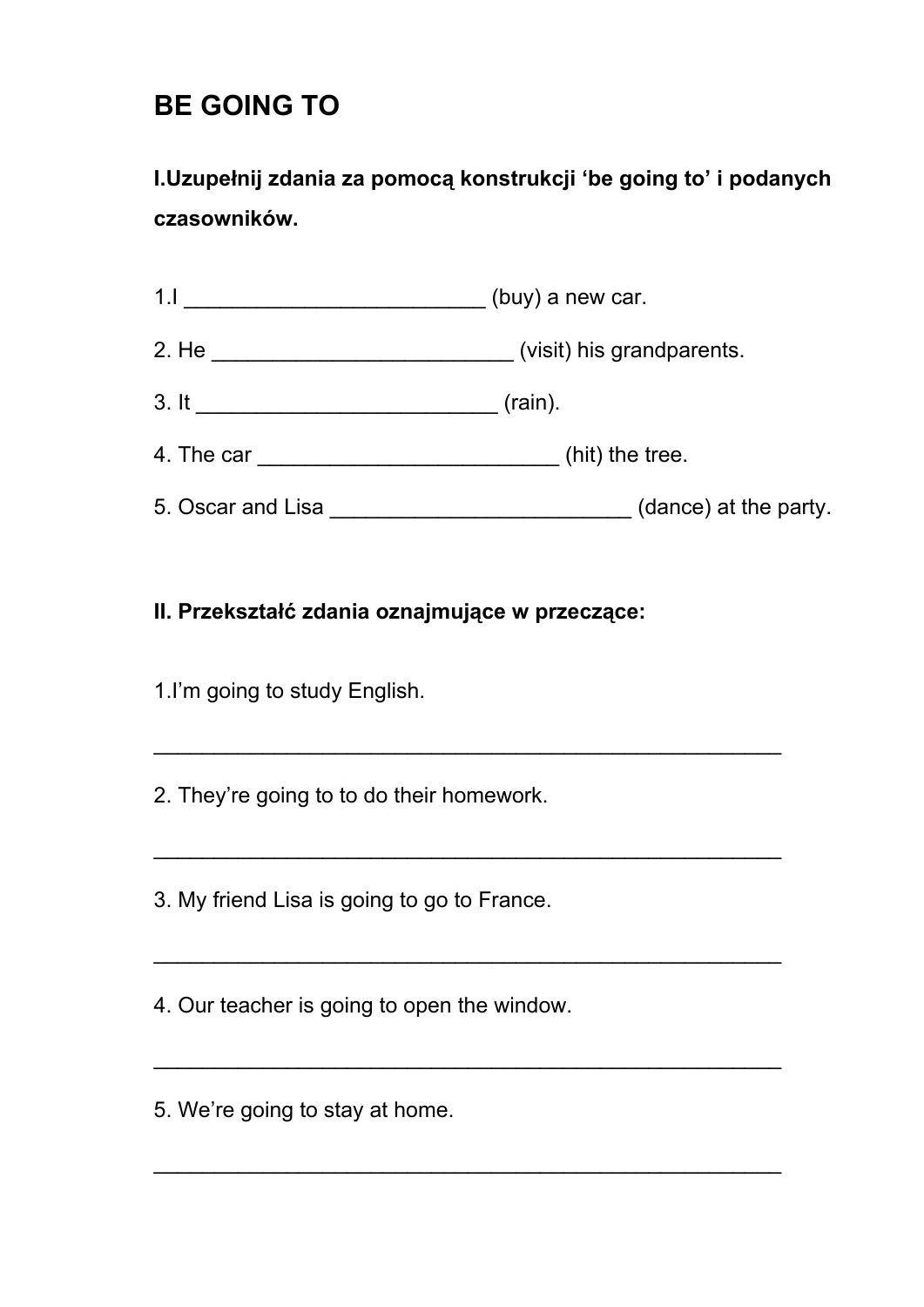## **III. Przekształć zdania oznajmujące w pytające.**

1.It's going to snow.

| 2. They're going to have lunch.                  |  |
|--------------------------------------------------|--|
| 3. My sister's going to play tennis.             |  |
| 4. Our parents are going to go to the cinema.    |  |
| 5. The match is going to start.                  |  |
| IV. Dokończ pytania:                             |  |
| 1. My sister's going to study French.            |  |
| What                                             |  |
| 2. Tom and Oscar are going to play football.     |  |
|                                                  |  |
| 3. Helen is going to go to the cinema on Sunday. |  |
|                                                  |  |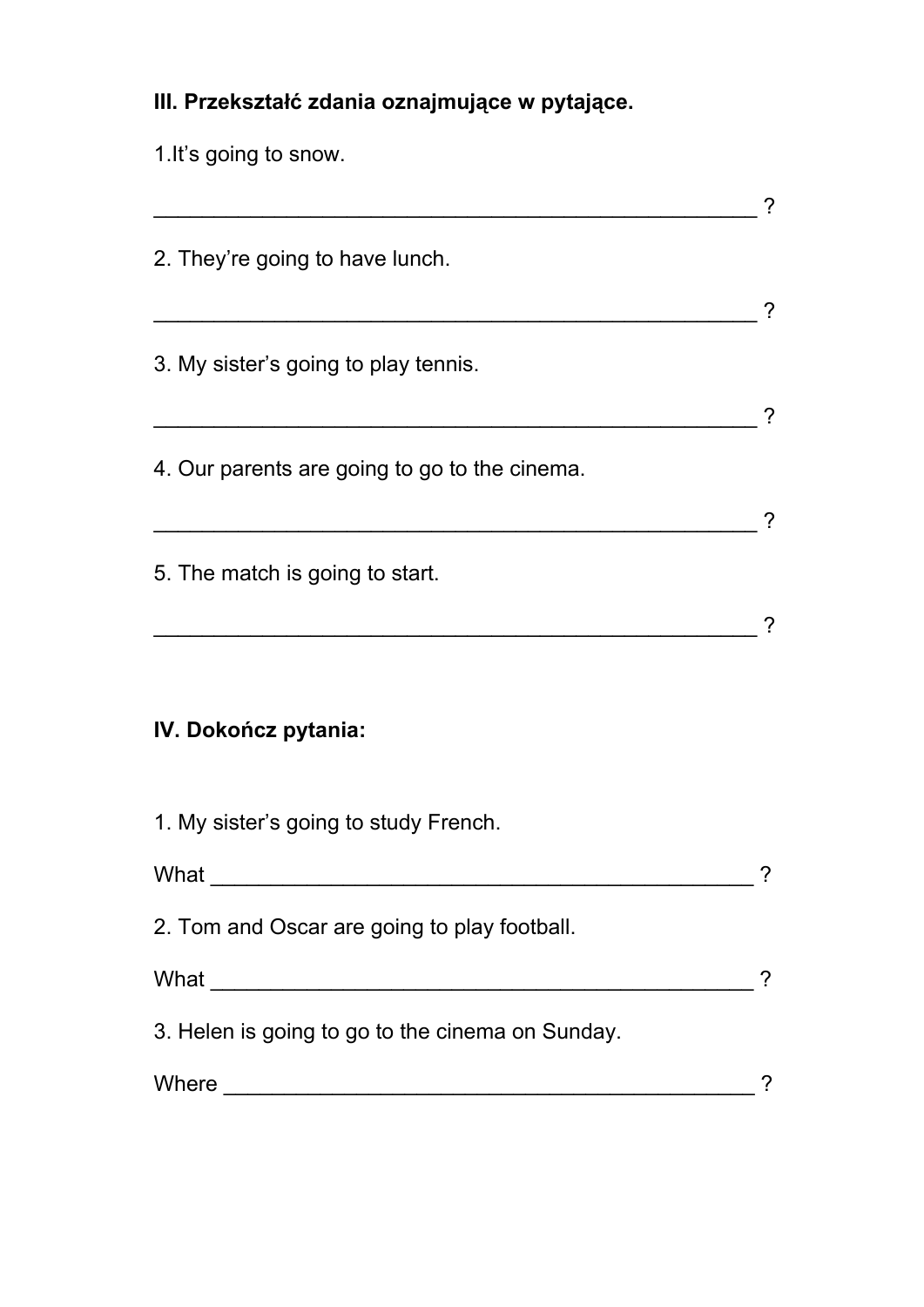|  |  |  |  | 4. Martha is going to have a party tomorrow. |
|--|--|--|--|----------------------------------------------|
|  |  |  |  |                                              |

| When                                     |  |
|------------------------------------------|--|
| 5. My grandfather is going to help them. |  |
| Who                                      |  |

### **V. Udziel krótkich odpowiedzi na pytania:**

1.Are they going to Paris next month?

Yes, \_\_\_\_\_\_\_\_\_\_\_\_\_\_\_\_

No, \_\_\_\_\_\_\_\_\_\_\_\_\_\_\_\_

\_\_\_\_\_\_\_\_\_\_\_\_\_\_\_\_\_\_\_\_

\_\_\_\_\_\_\_\_\_\_\_\_\_\_\_\_\_\_\_\_

\_\_\_\_\_\_\_\_\_\_\_\_\_\_\_\_\_\_\_\_

 $\overline{\phantom{a}}$  . The set of the set of the set of the set of the set of the set of the set of the set of the set of the set of the set of the set of the set of the set of the set of the set of the set of the set of the set o

2. Is your sister going to study English?

3. Are Tom and Ben going to visit their aunt?